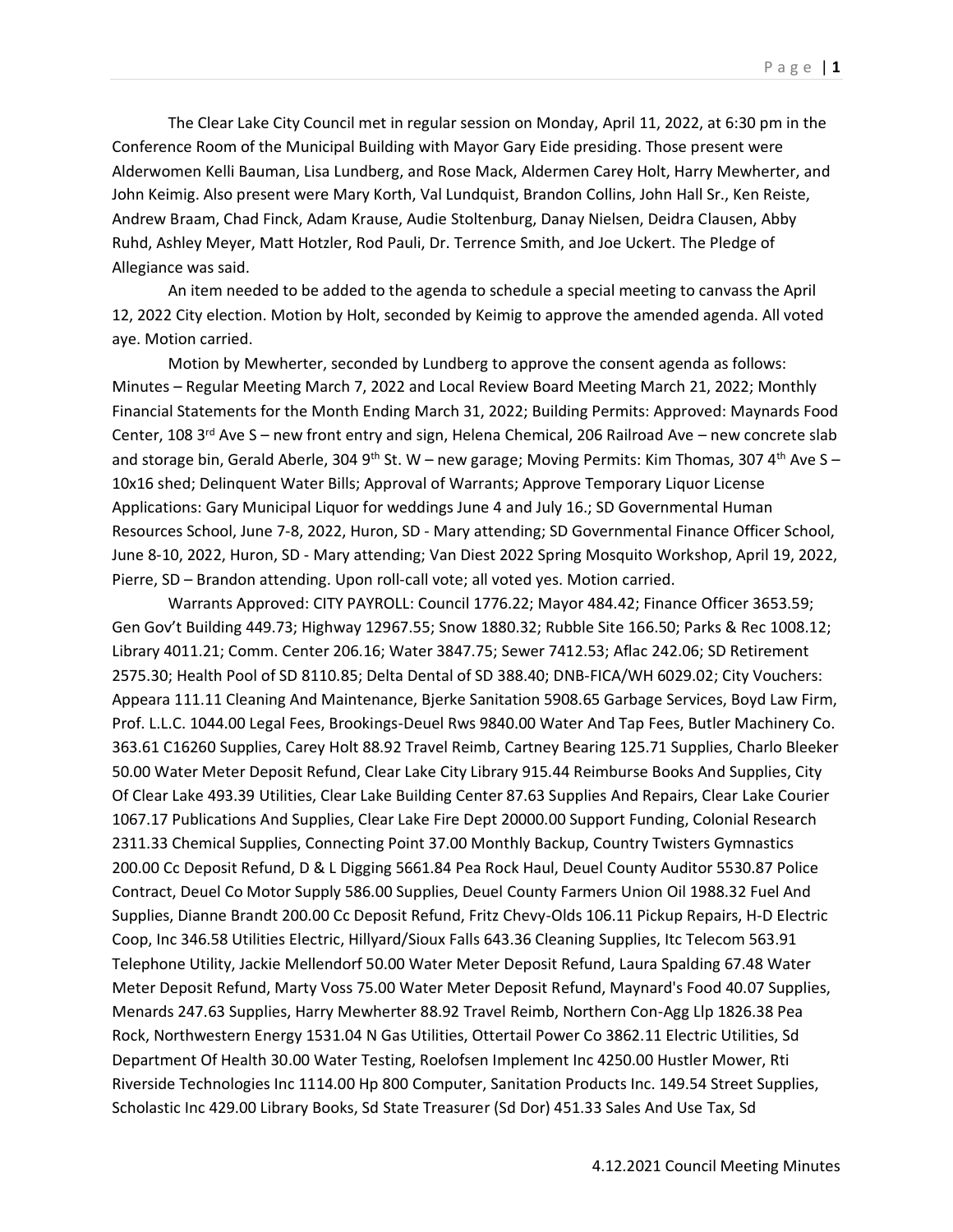Unemployment Insurance 524.84 Unemployment Ins, Steve Rhody Services 38.00 Window Washing, Supreme Welding Inc 200.00 Sewer Supplies, Us Bank Trust-Spa Lkbox Cm9695 11716.19 Sewer Srf, United States Dept Of Ag 6107.00 Loan And Interest, Usi 1699.95 Arl 2700 Plus..

No one spoke for public voice.

Unfinished Business: Motion by Keimig, seconded by Mack to approve contingency transfer for purchase of a used truck from Gopher Sign Co., purchase price of \$26,000 and contingency transfer to follow Resolution 2022-3. Upon roll call, all voted yes, Holt abstained. Motion carried.

Erik Wallert was not present to discuss utility billing on a lot with no house. Lundquist was present and said the City is following current Ordinance as there was no notification to the Council on removal. Motion by Mewherter, seconded by Holt to table the issue until there is more information available. All voted yes, motion carried.

A public hearing was held for the transfer of the Retail (on-sale) Liquor License from Melvee's to Muttly's Bar LLC. Chad Finck was present for discussion. An addendum was added to ensure the transfer fee, grant on-sale Sunday privileges, require purchase of insurance, and agree that the Jan. 11, 2022 "Alcoholic Beverages Operating Agreement" is binding and in effect. Motion by Holt, seconded by Mewherter to approve the transfer with changes according to addendum. Upon roll-call vote, all voted yes. Motion carried.

At 6:45 bid opening for Cash Rental of Hay Land was held. Two bids were opened and reviewed. Bidders Smith and Hall Sr. were present and raising of bids began. Motion by Keimig, seconded by Lundberg to accept the final bid from Dr. Terrence Smith in the amount of \$45.00/acre (total \$3150.00). Upon roll-call vote, all voted yes. Motion carried.

Adam Krause and Audie Stoltenburg gave updates on Clear Lake Days to be held last weekend in July. Motion by Holt, seconded by Mack to approve electric pole installation and the city to pay the utilities associated with the event. Upon roll call vote, all voted yes and motion carried. Abby Ruhd was present for discussion on liability insurance. The city will not be able to cover them under the city's policy but the Clear Lake Days Committee is intending on carrying their own special event insurance and the city will provide a facility use agreement for that purpose and cover the cost of the event insurance.

Danay Nielsen and Ashley Meyer spoke on behalf of Summer Rec and the funds lost due to a former summer rec worker stealing them. They need the funds to purchase new equipment for this season and want the reimbursement that the City received put back into the Summer Rec account from which it was stolen. A list of legal costs was presented to the Council. Motion by Keimig, seconded by Bauman to issue \$4408.86 back to summer rec (amount after deducting legal fees). Upon roll call vote, all voted yes and motion carried. Nielsen also discussed Lavin Field and dugout costs. They presented a quote and secured labor. Motion by Holt, seconded by Keimig to pay \$3,237.00 out of summer rec budget for dugout costs. Upon roll call vote, all voted yes and motion carried.

Motion by Holt, seconded by Mewherter to approve 2021 Clear Lake Drinking Water Report. Upon roll-call vote; all voted yes. Motion carried.

Motion by Keimig, seconded by Mack to approve 2021 Library Annual Report. Upon roll-call vote; all voted yes. Motion carried.

Todd Boyd explained that the City requires a "Notice to Suppliers" for hard liquor sales so that the City has no liability in the event an establishment is in debt to a supplier due to the business failing. All establishments selling on-sale hard liquor will be required to get their suppliers to sign this form.